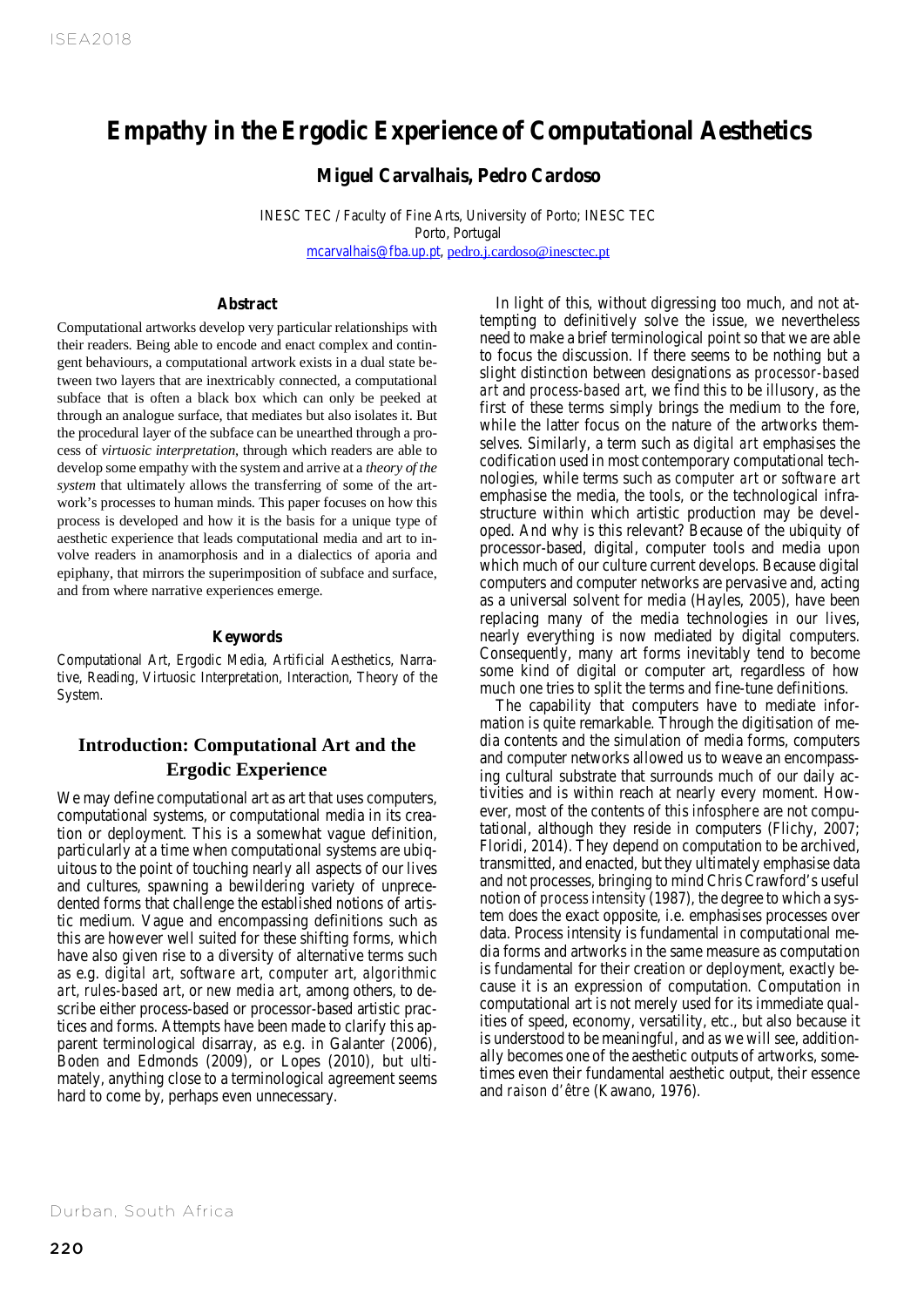Computation is often a loosely defined term that we may define as any "process that obeys finitely describable rules." (Rucker, 2005, p. 11) The term refers to the abstraction of these processes, not to the actual processes being described, therefore a given "computation is the same regardless of how it is executed." (Lee, 2009, p. 5) This means that although digital computers are often used in computational artworks, the term does not exclude works that do not resort to digital computers, program code, algorithms or effective procedures (Weizenbaum, 1976, p. 46) but that rely instead on computation as a medium to describe structure and process (Mateas, 2005). In this sense, we do not regard this so much as a technological description, but we rather agree with Kevin Kelly's view of considering computation a formal arrangement of matter and energy that may occur in every substance and be communicated between systems that are somehow able to compute (2009). As a result, works that resort to classical media<sup>1</sup> and that are apparently non-computational, may sometimes be found to have a high process intensity, not exactly deploying processes but rather giving human readers<sup>2</sup> the means to deploy processes, with or without the support of the physical infrastructure of the work. We can find examples of this in works as Raymond Queneau's *Cent Mille Milliards de Poèmes* (1961) or Marc Saporta's *Composition Nº 1* (1962), two books that present readers with data and process descriptions and allow them to *execute* the pieces by enacting processes (through the rearranging of verses in the first case and the reordering of pages in the second).

What we then describe as computational art are not only artefacts, accompanied by their inevitable paratexts and subtexts, but rather *abstract machines* that are able to process information but that do not necessarily need to be physically instantiated in the artworks themselves, but may alternatively be instantiated *by* and *in* human readers.

Computer art runs on computers, so if brains are computers then some computer art runs on brains. This reasoning will give you pause if you reject the assumption that brains are computers; but remember that we've defined computers simply as devices designed to run computational processes, not as silicon circuit boards, and brains are certainly designed to run computational processes. (Lopes, 2010, p. 48)

What we find fundamental is for process and structure of artworks to be computationally defined. This will not only affect the nature and form of the artworks but also the relationships that both authors and readers will be able to develop with them through their media. Espen Aarseth's (1997) definition of *ergodic* is very useful here, as it is able to describe these works in ways that are more focused on these relationships than on their technological infrastruc-

-

ture. The term ergodic is used to describe texts where readers are required to develop a "nontrivial effort" in their reading or, as Aarseth puts it, in their *traversal*, the crossing of the text, which encompasses not only reading as, very often, also its literal construction (Montfort, 2003). During the traversal readers effectuate "a semiotic sequence", that "is a work of physical construction that the various concepts of 'reading' do not account for." (Aarseth, 1997, p. 1) Therefore, ergodic media are characterised by the existence of an ergodic level that may develop concurrently to other levels such as description or narration:

Narratives have two levels, description and narration. A game such as football has one level, the ergodic. A video game has description (the screen icons) and ergodics (the forced succession of events) but not narration (the game may be narrated in a number of ways, but like football, narration is not part of the game). A hypertext such as *Afternoon* has all three: description ("Her face was a mirror"), narration ("I call Lolly"), and ergodics (the reader's choices). (Aarseth, 1997, p. 95)

If on *Cybertext* Aarseth studies textual forms, it seems clear that we do not need to limit the use of *ergodic* to literature and textual artefacts, and that we may be able to apply it to *all* communicational artefacts, media, or artworks in which similar behaviours may be developed.

# **Computational Artworks as Black Boxes**

At a time when so many cultural and media forms are developed in computational systems, it is almost inevitable that some of them acquire ergodic traits. As a larger number of artefacts are created, developed, distributed, and experienced in computational contexts, we gradually find that classical forms and those forms that are native to computational systems, start sharing traits. There is certainly something of a strong wish to preserve historical models or patterns (such as the novel, the film, the musical album, etc.) but it is hard to counter the effects that the "procedural attractor" has in the digital medium, and the transformations caused that this causes.

We therefore find that in computational contexts contingent and complex behaviours not only become possible, as they are almost inevitable. Empowered by procedurality, the new media forms express the remaining affordances of the digital medium, becoming *participatory*, *spatial* and *encyclopaedic* (Murray, 2012). And *all* the artefacts developed in these contexts become characterised by a *surface* and *subface* duality (Nake, 2016). The surface is the analogue sensorial layer through which signs can be communicated to humans, and the subface is the immaterial and algorithmic substrate of the medium, where computation, code, and processes are developed.

find that none of these terms adequately describes them in all contexts. We have thus preferred to use the more generic term *reader*.

<sup>&</sup>lt;sup>1</sup> That we could also describe as *analogue*, or *molar* (Lévy, 1997).<sup>2</sup> We could describe the human counterparts in these cybernetic

processes using terms as *users*, *interactors*, or even *players* but we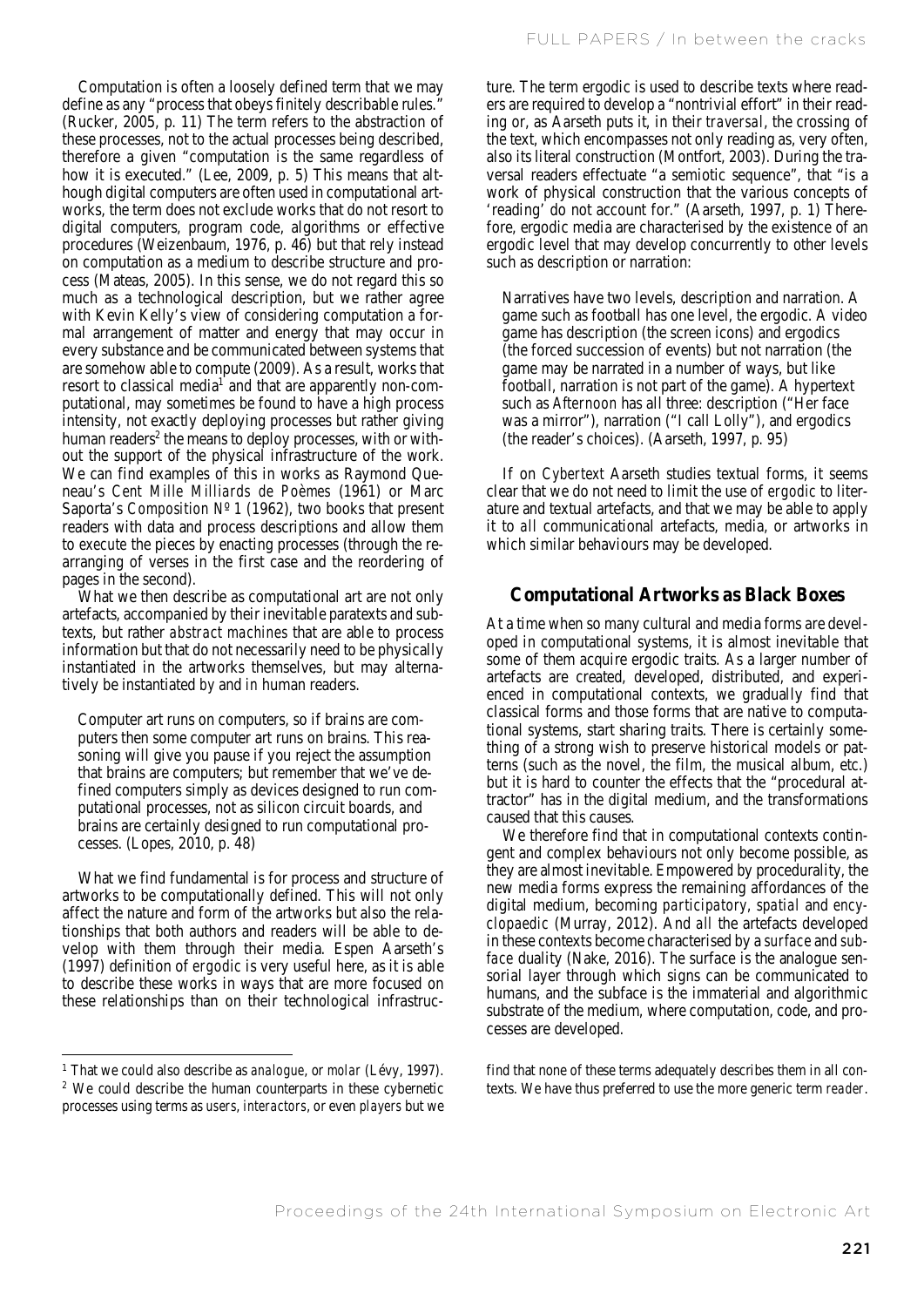We do not usually have access to the subface. It is hidden, internal to the computer or the software system. (…) In ordinary terms, we may say that the subface is the algorithm, the description of the class, the programand-data. In the same manner of describing the situation, the surface is the image on screen, in projection, be it still or dynamic, passive or interactive. (Nake, 2016, p. 16)

The subface is inextricably linked to the mediating surface, but it is also inevitably secluded by  $it<sup>3</sup>$  and therefore it becomes a *black box* that readers are only able to explore through its outputs, its surface effusions. If on some black boxes one may not be very interested on the inner workings as on their results or outputs, in computational artworks the mechanics of the black box become something fundamental to grasp.

## **The Aesthetics of Mechanics**

The layer of the *mechanics* of a computational system is defined as its "particular components (…) at the level of data representation and algorithms." (Hunicke, LeBlanc, & Zubek, 2004) The "run-time behavior of the mechanics" is then described as a system's *dynamics*, which in turn will give rise to a layer of *aesthetics*, where one will find the "emotional responses evoked" in readers during the traversal.

Hunicke, LeBlanc and Zubek's MDA framework was developed in the context of game studies, focusing on videogames and particularly on the idea that they are "*more like artifacts* than media", i.e. that their central content is *behaviour*, "not the media that streams (...) towards the player." As such, MDA also becomes relevant to the study of other computational and ergodic forms, precisely because of how it establishes each of the three layers of mechanics, dynamics, and aesthetics as a "view" of the system that stands separate from the others but causally linked to them, both from the designer's as from the readers' points of view.

From the designer's perspective, the mechanics give rise to dynamic system behavior, which in turn leads to particular aesthetic experiences. From the player's perspective, aesthetics set the tone, which is born out in observable dynamics and eventually, operable mechanics. (Hunicke, LeBlanc, & Zubek, 2004)

The layer of *dynamics* is observable by readers, but that of *mechanics* is not directly perceivable. Regardless of this, mechanics is as relevant to the aesthetic experience as dynamics, but like the subface, it is hidden from view. We should note that the mechanics layer is not the subface, or at least all of it. Our interpretation is that what Nake describes as the subface encompasses not only the mechanics as well as part of the dynamics layer. The surface, on the other hand, starts at the perceivable phenomena in the dynamics layer, and overlaps that of aesthetics, not including however the totality of this, because the aesthetics layer also includes phenomena that lay outside of the artworks, within the readers' minds.

Computational artworks are often open-ended systems that are able to generate seemingly endless outputs and variations. While reading these, if one only follows the systems' surfaces, one may be confronted with traversals that may either be infinite or at least potentially infinite at the human scale. In such cases, regardless of the time and effort put on traversing a system, no single human will be able to fully peruse the entirety of its outputs when facing something like the  $10^{14}$  different sonnets that can be generated from Queneau's *Cent Mille Milliards de Poèmes* (1961), or the  $1.8 \times 10^{308}$  unique icons that are eventually produced by John F. Simon Jr.'s *Every Icon* (1997). As a consequence of this, a *full* and *complete* reading of all the outputs produced by systems such as these is not only often impossible, as it is not even desirable. What then may constitute the focus of the aesthetic experience of these artworks? How is it that readers may be able to experience closure?

Our hypothesis is that the aesthetic enjoyment of computational artworks, and the sense of closure, are linked with an understanding of their subface. The surface remains fundamental, firstly as a focus of aesthetic enjoyment in itself, but predominantly because it is the only gateway available for readers to understand what may be happening at the subface. The relationship between subface and surface is arbitrary (Aarseth, 1997, p. 40), i.e. not constrained in principle by the physical materiality of any particular medium or material, but the subface ontologically precedes the surface, and sets the field of possibilities for everything that may there happen. The surface phenomena can only be "fully understood (…) in light of the internal" level, and from the readers' points of view, whatever is at the subface level "can only be fully experienced by way of the external, expressive level" of the surface (Aarseth, 1997, p. 40).

As readers are unable to exhaust the surface signs, it follows that an understanding of the subface may allow them to anticipate the artworks' formal development, their behaviours and outputs. If systems are interactive, this understanding may also allow them to grasp the "repertoire of possible steps and rhythms" with which they may "improvise a particular dance among the many, many possible dances the author has enabled" (Murray, 1997, p. 153).

Computational artworks are not merely objects but rather *machines*, systems of interdependent processes that evolve autonomously from readers (Boden & Edmonds, 2009, p.

 $\ddot{ }$ 

<sup>&</sup>lt;sup>3</sup> This happens because readers are unable to directly access the subface. We could argue that even in systems such as those described in the following pages, where readers are given direct access to representations of program code, the subface is still mediated by a surface, in this case the representation of the subface as

program code that still needs to be interpreted or compiled. The subface is not the program code in itself, but rather those processes that are instantiated in the computational machine, and although these are represented by the program code, they are not *the* program code.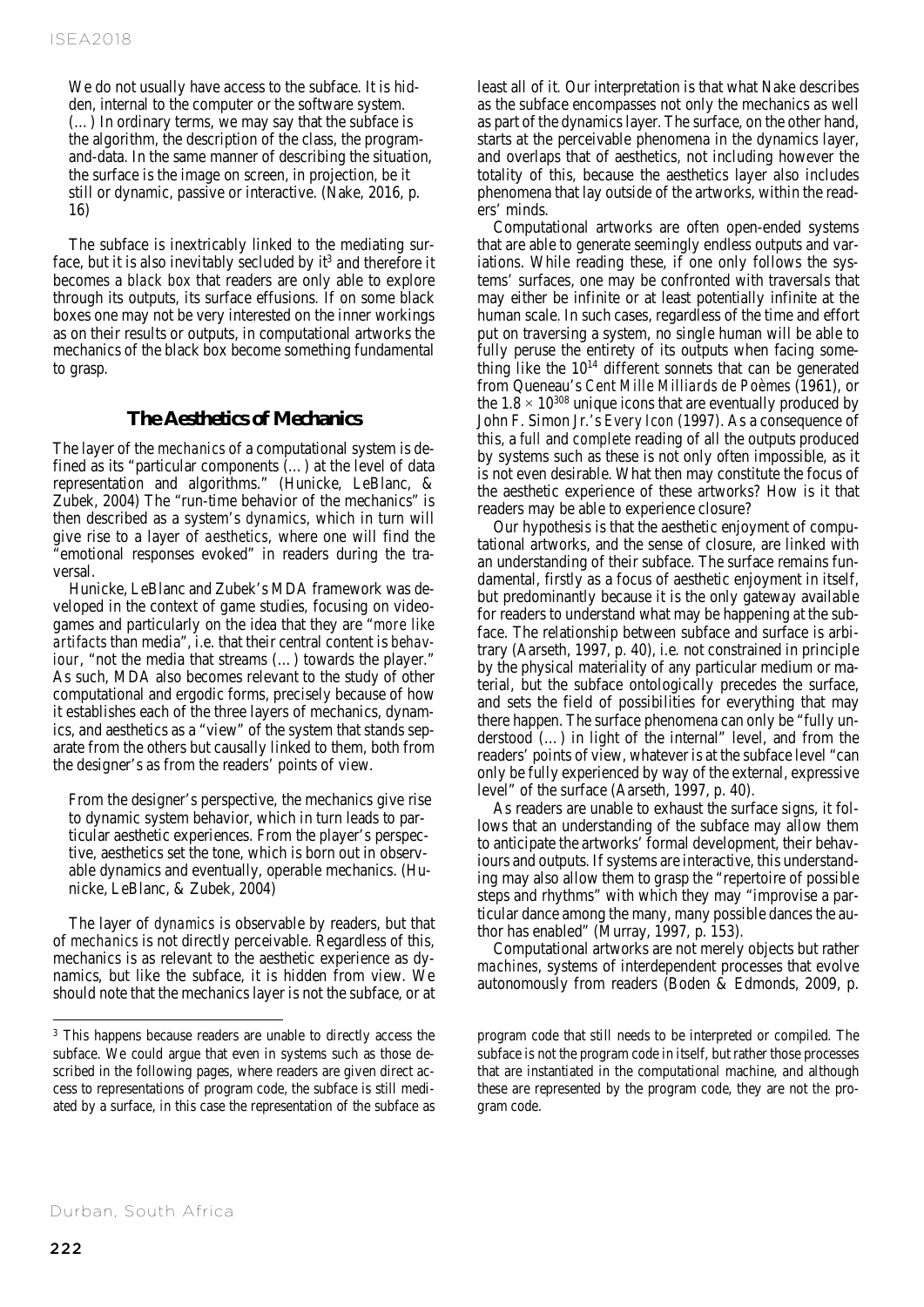30). It follows that developing some degree of empathy with the artworks, developing *models* or *mental simulations* of their subfaces, a *theory of the system* (ToS), may allow readers to achieve a functional understanding of the artefact, and through this, to attain some closure.

This ToS is not necessarily a full mental simulation of the mechanics, something that in most cases would probably not only not be useful, as would also result in an excessive cognitive burden. It is not a formal description of the artworks' system or of their actual code, but rather an intuitive understanding of their subfaces, a collection of mental models of the system, of heuristics that may help to predict their behaviours. It also does not envision to model all of the computational processes in artworks, but only those that are perceived to be relevant from an aesthetic point of view. Many processes, perhaps even a majority of those that constitute the artworks, are either uninteresting or transparent from this point of view, and as such are not considered in the ToS.

# **Reading Processes: White Boxes vs. Black Boxes**

Gathering some understanding of the subface of a system therefore becomes fundamental in its aesthetic enjoyment. If the artworks' surfaces are the only entry point readers have to their subfaces, reading becomes a more challenging and complex process, as it turns into an exercise of inferring the subfaces from the surfaces. How is this process developed?

We may regard some artworks as being potential *white boxes*, given how they present readers with code or pseudocode descriptions of the processes. A work as John F. Simon Jr.'s *Every Icon* (1997) describes its process with a simple, straightforward and clear caption:

**Given:** An icon described by a  $32 \times 32$  grid. **Allowed:** Any element of the grid to be colored black or white.

**Shown:** Every icon.

Other works present actual code, as in Pall Thayer's *Microcodes* series, from which *Sleep* (2009) presents itself as two lines of Perl:

#!/usr/bin/perl sleep( $(8*60)*60$ );

-

Finally, other pieces, such as Casey Reas's *Process* series, are accompanied by pseudo-code descriptions of elements and processes such as:

#### **Element 1**

Form 1: Circle Behavior 1: Move in a straight line Behavior 2: Constrain to surface Behavior 3: Change direction while touching another element Behavior 4: Move away from an overlapping element

#### **Process 4**

A rectangular surface filled with varying sizes of Element 1. Draw a line from the centers of Elements that are touching. Set the value of the shortest possible line to black and the longest to white, with varying grays representing values in between.

But white boxes are somewhat rare. Not only they demand that readers be able to understand the code or the code descriptions, as they may easily become black boxes due to the complexity of the processes presented. Even if one is able to grasp the entirety of the procedural descriptions and is able to mentally imagine its deployment, beyond what seems to be a somewhat low threshold of complexity, the complete computational development will likely be impossible to grasp. If the processes in *Every Icon* or *Sleep* can be easily followed through to their ultimate consequences.<sup>4</sup> those on *Process 4* (2005) are far more complex. Even if readers understand the pseudo-code descriptions, they will almost inevitably have difficulties in predicting the full formal development of its possible outputs. Given some clues regarding e.g. colours or shapes, we may expect some understanding of the field of possibilities to be attained, but this will most certainly not be enough to successfully anticipate the final forms and behaviours of the artworks.

When readers are faced with *black box* systems, if the system is interactive, they may be able to directly peruse the surface and through interaction try to probe the subface, testing the system in order to understand its mechanics. But even direct interaction may not suffice to correctly grasp the subface, and furthermore, not all systems are directly interactive.5

The process we described elsewhere as *virtuosic interpretation* (Carvalhais & Cardoso, 2015b, 2017) starts, like every reading process, with the *interpretative function* (Aarseth, 1997, p. 62), through which information starts

<sup>4</sup> Readers are in principle able to follow the processes step by step or to quickly imagine the gamut of all their formal outputs or, to be more precise, to understand the complete field of possibilities within which a system's behaviours will happen and within which the outputs will be generated, and to imagine possible articulations to be developed inside this field, which is to say, consequently, to also imagine all the behaviours and outputs that the system will not be likely or will not be able to produce.

<sup>5</sup> We will follow a stricter definition of interaction than e.g. that proposed by Dominic McIver Lopes (2010), defining interactive systems, or systems that allow for direct interaction, as those that are able to instantiate their code and processes, and to develop bidirectional communication with their readers. Although we sympathise with Lopes's argument of interactive artworks that use "brains to achieve interactivity" (2010, p. 49) we would, in this context, classify these works as non-interactive.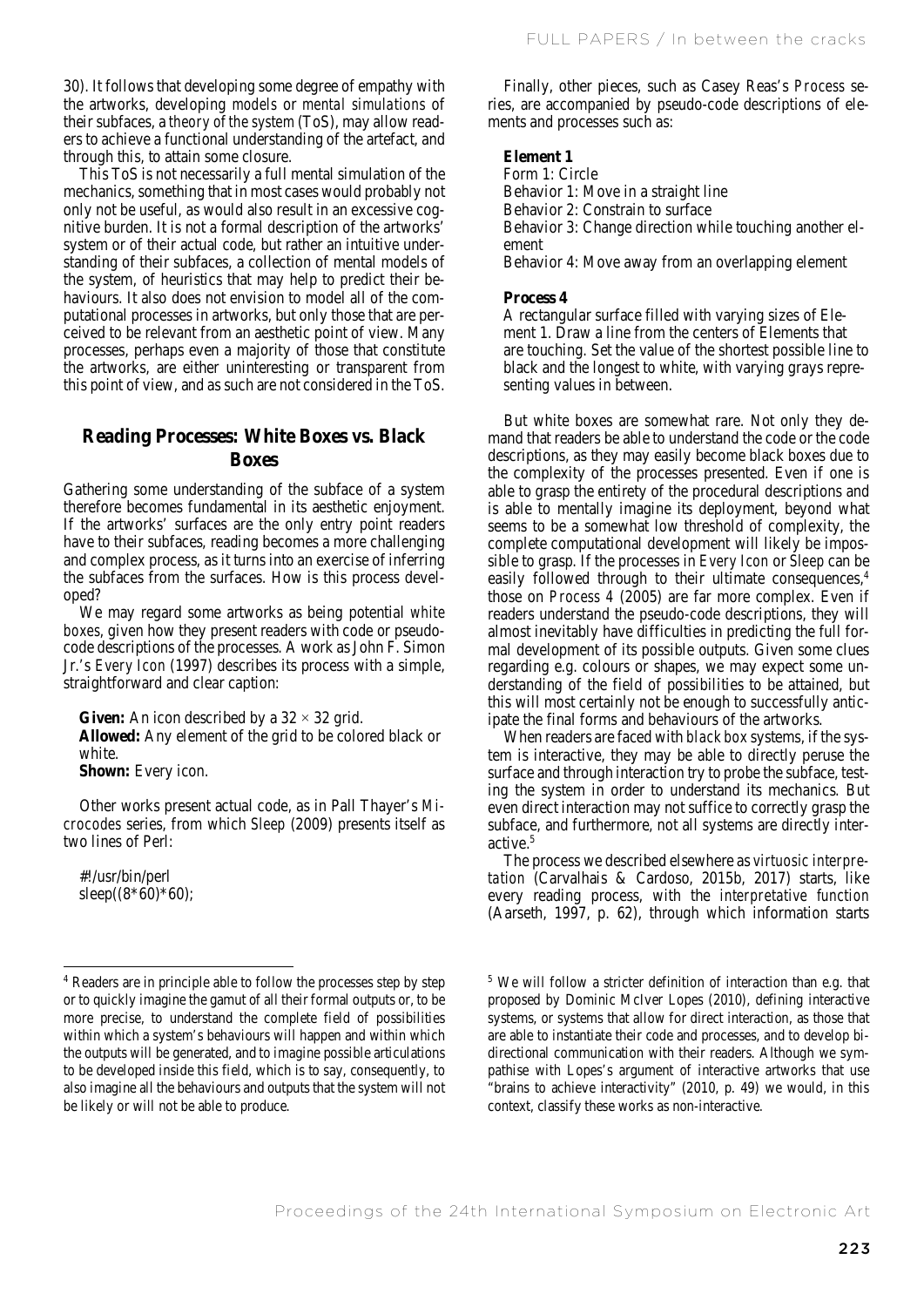flowing to readers. This interpretative function is omnipresent in all media forms, and often it is the only function accessible to readers (Bogost, 2006, p. 108). What characterises ergodic forms is the presence of further reader functions, such as the *explorative* and the *configurative* (Aarseth, 1997, p. 62; Carvalhais, 2016, p. 244). Through the first of these, readers will be able to decide which paths to follow along the traversal, while through the second they will manage to select or create new surface units in the system.

The balance between functions depends on the dynamics of a system, and on whether direct interaction is allowed. In non-interactive systems, or in contexts of vicarious interaction6 (Kwastek, 2013, p. 94; Carvalhais & Cardoso, 2015a), the interpretative function will take the lead role, otherwise, any of the other functions may lead, as will often be the case with games or with game-like experiences. But even if the explorative and configurative functions are not directly accessible to readers, the procedural modality (Strickland, 2007; Carvalhais, 2016), our penchant for pattern detection (Eagleman, 2011; Shermer, 2011, p. 5) and for identifying intentional stances and causal relations and affinities (Pinker, 1999), will still allow us to develop them even if indirectly.

As readers interpret surface signs and from them deduce causal relations, they will amass information from these, from mechanics that may be previously known from other systems and that may be remembered and adapted to the current context,<sup>7</sup> and will develop tentative mental models of the system, a conjectural and provisional ToS. This ToS will then be iteratively refined through the confrontation with the actual system, a process that will allow the confirmation, fine-tuning, or falsification of the hypothesis it encapsulates.

This effort is dependent on the possibility to establish multiple contacts with a system, so that the ToS may be effectively evaluated. As computational artworks are performative and time-based systems, multiple contacts are usually required for their thorough reading.

This is a gradual process of creation of meaning. This interpretation of signs, behaviours, and processes is by and large a subconscious process of learning, of building knowledge about the system and of progressively reducing the uncertainty one has about it, of gradually getting to understand its machine through direct contact with its surface or through indirect contact with simulations in the ToS.

## **Towards Empathy**

As a consequence of this process of virtuosic interpretation, artworks become something more than their mechanics, dynamics, and aesthetics layers, being expanded by two concurrent virtual layers that are continuously confronted with them: a layer of *simulated dynamics*, and one of *simulated mechanics*.

Systems also become more than just their surface representations and the particular computational instantiations that readers are confronted with. As readers develop empathy with the systems of the artworks, some of their mechanics are effectively transferred to the readers' minds, where processes can then continue to be developed far beyond the duration of the actual contacts with the artworks. We can regard this dissemination or replication of a work's procedural foci to human minds as one of the goals of computational artworks, perhaps even their quintessential goal.8

Furthermore, during the process of virtuosic interpretation, during the trial-and-error stage of developing a ToS, readers are as likely to find models capable of producing good previsions as they are of running into models that do not and that are quickly falsified when confronted with the artworks. Finding that a model is false or incorrect will of course allow for its revision and correction, but it will inevitably also lead readers to experience aporia (Aarseth, 1997, p. 91). Conversely, the confirmation of a model through the verification of its predictions will lead readers to experience epiphany.

The aporia-epiphany dynamic thus generated leads to the development of a unique kind of aesthetic experience, that resorts to cognitive processes that are somewhat rare in other media. Not being in itself a narrative structure, it "constitutes a more fundamental layer of human experience, from which narratives are spun." (Aarseth, 1997, p. 92)

Consequently, computational media become *narrative games* that involve readers in processes of anamorphosis<sup>9</sup> by leading them to assume unconventional stances towards the media of the artworks, ultimately forfeiting the original media altogether, once that the processes are transferred to the readers minds. Computational artworks are therefore not only instantiated multiple times, in their own systems and in readers' minds, as they also spawn variable and divergent instantiations, mutating and becoming individualised in each ToS.

-

<sup>6</sup> From the point of view of virtuosic interpretation, we regard vicarious interaction as being very similar in principle to the experience of non-interactive systems, as readers are not able to directly peruse the system but are limited to the observation of the interactions between two systems, one of them a human.

<sup>7</sup> These may include mechanics from physics, and other real-life examples that may be in some way analogous to the system being read.

<sup>&</sup>lt;sup>8</sup> We could establish a parallel with conceptual art, given that the main goal of both art forms seems to be the transmission of concepts, procedures or instructions (Albert, 2009). Both in conceptual

art as in computational art, very often the artist's attention "is focused on exploring systems for their own intrinsic value" (Galanter, 2003, p. 18) but in computational art, code and processes are almost never communicated directly to the reader but are rather mediated by artefacts that embody and instantiate them, that mediate them through computation. Therefore, computational art becomes so because it communicates computation through computation, *expressing* computation. 9 *Anamorphosis*, as defined by Aarseth consists in hiding "a vital

aspect of the artwork from the viewer, an aspect that may be discovered only by the difficult adoption of a nonstandard perspective." (1997, p. 181)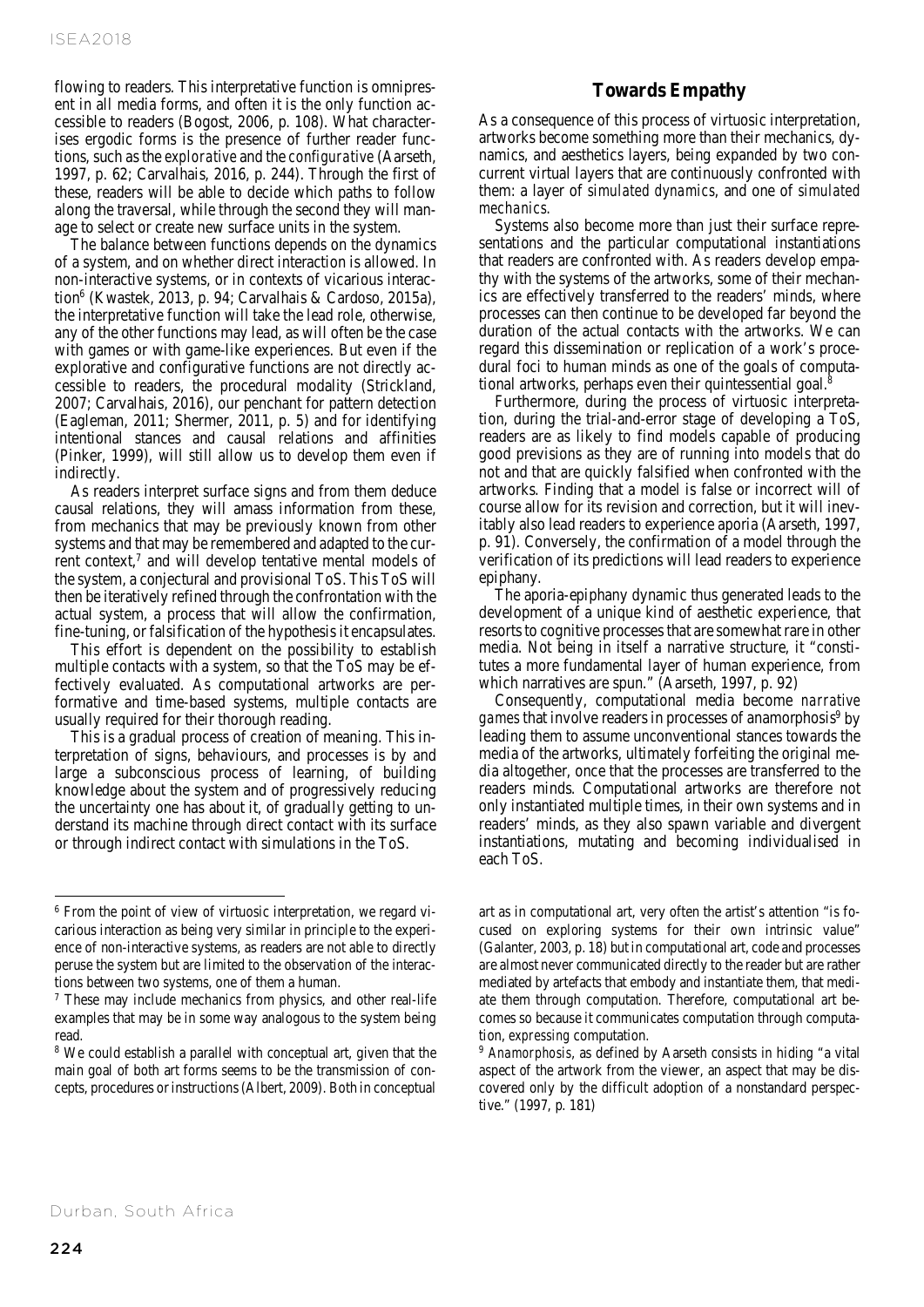## **Acknowledgements**

This work is financed by the ERDF—European Regional Development Fund through the Operational Programme for Competitiveness and Internationalisation – COMPETE 2020 Programme within project "POCI-01-0145-FEDER-006961", and by National Funds through the FCT – Fundação para a Ciência e a Tecnologia (Portuguese Foundation for Science and Technology) as part of project "UID/EEA/50014/2013".

#### **Cited works**

**Joyce, Michael.** *Afternoon, a Story*. Cambridge, MA: The Eastgate Press, 1990.

**Queneau, Raymond.** *Cent Mille Milliards de Poèmes*. Paris: Gallimard, 1961.

**Reas, C.E.B.** *Process 4*. 2005.

**Saporta, Marc.** *Composition Nº 1*. Paris: Éditions du Seuil, 1962. **Simon, John F., Jr.** *Every Icon*. 1997.

**Thayer, Pall.** *Sleep*. 2009.

### **References**

**Aarseth, E. J.** (1997). *Cybertext: Perspectives on Ergodic Literature*. Baltimore, MD: The Johns Hopkins University Press.

**Albert, S.** (2009). Artware. In J. B. Slater & P. v. M. Broekman (Eds.), *Proud to Be Flesh: A Mute Magazine Anthology of Cultural Politics After the Net* (pp. 89-92). London: Mute Publishing.

**Boden, M. A., & Edmonds, E. A.** (2009). What is generative art? *Digital Creativity, 20*(1), 21-46.

**Bogost, I.** (2006). *Unit Operations: An Approach To Videogame Criticism*. Cambridge, MA: The MIT Press.

**Carvalhais, M.** (2016). *Artificial Aesthetics: Creative Practices in Computational Art and Design*. Porto: U.Porto Edições.

**Carvalhais, M., & Cardoso, P.** (2015a). *Beyond Vicarious Interactions: From Theory of Mind to Theories of Systems in Ergodic Artefacts*. Paper presented at the xCoAx 2015, Glasgow. http://2015.xcoax.org/pdf/xcoax2015-Carvalhais.pdf

**Carvalhais, M., & Cardoso, P.** (2015b). What Then Happens When Interaction is Not Possible: The Virtuosic Interpretation of Ergodic Artefacts. *Journal of Science and Technology of the Arts, 7*(1), 55-62. doi:10.7559/citarj.v7i1.144

**Carvalhais, M., & Cardoso, P.** (2017). *Creation of Meaning in Processor-based Artefacts*. Paper presented at the ISEA 2017 Bio-Creation and Peace, Manizales.

**Crawford, C.** (1987). Process Intensity. *Journal of Computer Game Design, 1*(5). Retrieved from http://www.erasmatazz.com/library/the-journal-ofcomputer/jcgd-volume-1/process-intensity.html

**Eagleman, D. M.** (2011). *Incognito: The Secret Lives of the Brain*. New York, NY: Pantheon Books.

**Flichy, P.** (2007). *The Internet Imaginaire* (L. Carey-Libbrecht, Trans.). Cambridge, MA: The MIT Press.

**Floridi, L.** (2014). *The Fourth Revolution: How the infosphere is reshaping human reality*. Oxford: Oxford University Press.

**Galanter, P.** (2003). *What is Generative Art? Complexity theory as a context for art theory.* Paper presented at the Generative Art, Milan.

http://www.philipgalanter.com/downloads/ga2003\_what\_is\_ge nart.pdf

**Galanter, P.** (2006). Generative Art and Rules-Based Art. *Vague Terrain*. Retrieved from

http://philipgalanter.com/downloads/vague\_terrain\_2006.pdf **Hayles, N. K.** (2005). *My Mother Was a Computer: Digital* 

*Subjects and Literary Texts*. Chicago, IL: The University of Chicago Press.

**Hunicke, R., LeBlanc, M., & Zubek, R.** (2004). *MDA: A formal approach to game design and game research*. Paper presented at the Challenges in Games AI Workshop, Nineteenth National Conference of Artificial Intelligence, San Jose, CA.

**Kawano, H.** (1976). What is Computer Art? In R. Leavitt (Ed.), *Artist and Computer*. Morristown, NJ: Creative Computing Press.

**Kelly, K.** (2009). Infinite In Some Directions. Retrieved from http://www.kk.org/thetechnium/archives/2009/05/infinite\_in\_s om.php

**Lee, E. A.** (2009). Computing Needs Time. Retrieved from http://www.eecs.berkeley.edu/Pubs/TechRpts/2009/EECS-2009-30.html

**Lévy, P.** (1997). *Collective Intelligence: Mankind's Emerging World in Cyberspace* (R. Bononno, Trans.). Cambridge, MA: Perseus Books.

**Lopes, D. M.** (2010). *A Philosophy of Computer Art*. Oxon: Routledge.

**Mateas, M.** (2005). Procedural Literacy: Educating the New Media Practicioner. *On The Horizon. Special Issue: Future of Games, Simulations and Interactive Media in Learning Contexts, 13*(1).

**Montfort, N.** (2003). *Twisty Little Passages: An Approach to Interactive Fiction*. Cambridge, MA: The MIT Press.

**Murray, J. H.** (1997). *Hamlet on the Holodeck: The Future of Narrative in Cyberspace*. Cambridge, MA: The MIT Press.

**Murray, J. H.** (2012). *Inventing the Medium: Principles of Interaction Design as a Cultural Practice*. Cambridge, MA: The MIT Press.

**Nake, F.** (2016). The Disappearing Masterpiece. In M. Verdicchio, A. Clifford, A. Rangel, & M. Carvalhais (Eds.), *xCoAx 2016: Proceedings of the fourth conference on Computation, Communication, Aesthetics, and X.* (pp. 11-26). Bergamo.

**Pinker, S.** (1999). *How the Mind Works*. London: Penguin Books.

**Rucker, R.** (2005). *The Lifebox, the Seashell, and the Soul: What Gnarly Computation Taught Me About Ultimate Reality, the Meaning of Life, and How to Be Happy.* New York, NY: Thunder's Mouth Press.

**Shermer, M.** (2011). *The Believing Brain: From Ghosts and Gods to Politics and Conspiracies — How We Construct Beliefs and Reinforce Them as Truths.* New York, NY: Times Books.

Proceedings of the 24th International Symposium on Electronic Art